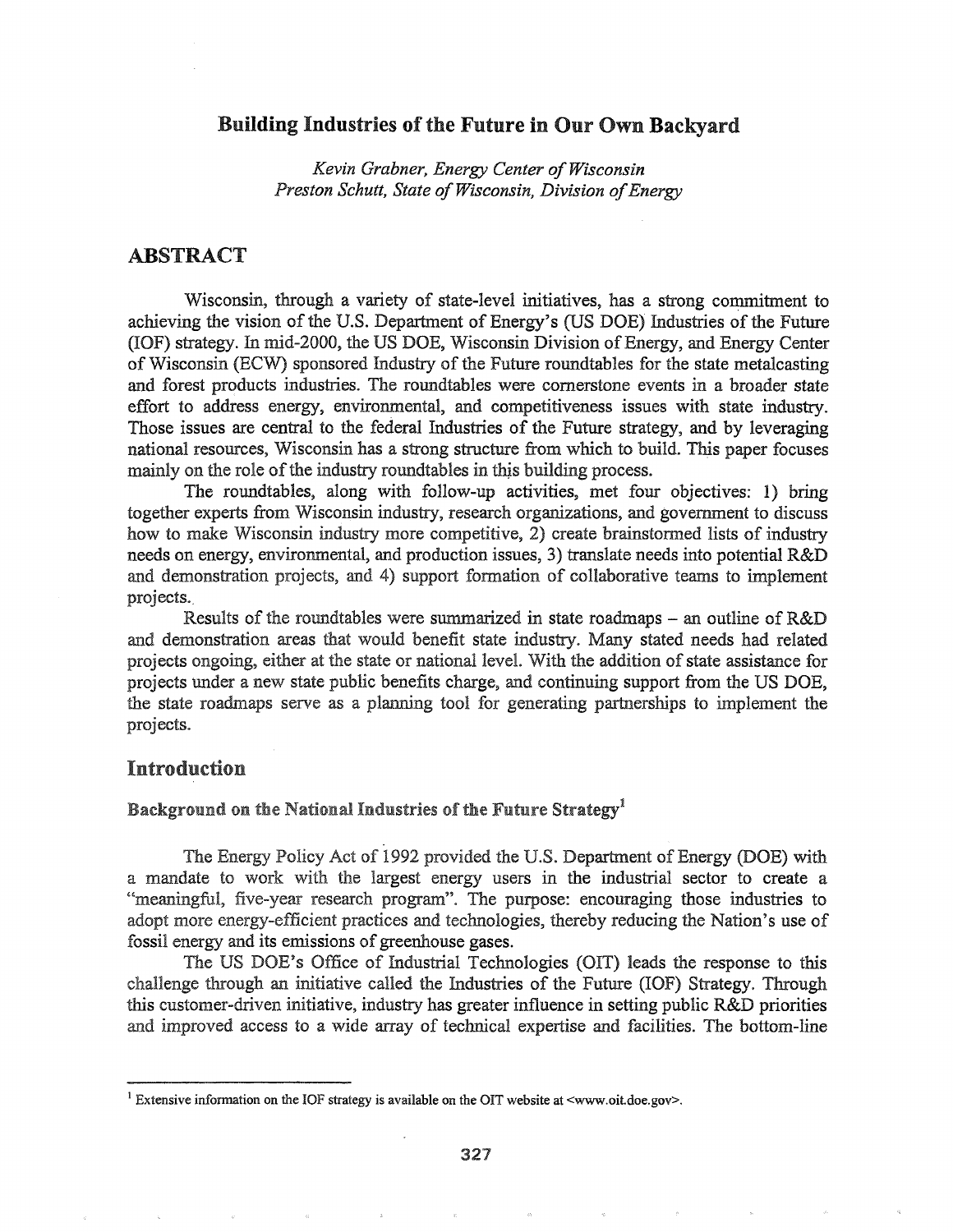goals for the initiative are savings in energy and materials, cost-effective environmental compliance, increased productivity, reduced waste, and enhanced product quality.

Catalyzed by this initiative, nine industries that together consume about 75 percent of industrial energy in the United States have produced technology visions and research agendas for the future. These nine industries are: forest products, metalcasting, chemicals, steel, glass, petroleum refining, agriculture, mining, and aluminum. Research agendas are expressed through an industry-specific document called a "roadmap". Roadmaps outline industry R&D needs and identify ongoing and future activities to achieve the industry vision. The process of creating the industry roadmap helps to galvanize support for the industry, and brings together key industry, academic, and government resources to pursue common goals.

### The Industries of the Future Strategy at a State Level

Even with the substantial commitment of the US DOE to achieving industry vision through Industry of the Future partnerships, the needs and opportunities are greater than the resources available to that Federal agency. In an effort to expand the national IOF strategy, the US DOE established the States Industries of the Future strategy.

States IOF builds upon the national IOF strategy and the national industry-developed visions and roadmaps, and brings together industry, government, and others to identify and organize around state priorities. States IOF is a vehicle for facilitating industry solutions locally and enhancing economic development. The idea is not to recreate national efforts, but rather expand these opportunities to a larger number of partners both from industry and from State agencies, universities, and local research organizations.

#### Wisconsin's Efforts to Link Energy, Environmental, and Productivity Improvements

The State of Wisconsin, through a variety of state-level initiatives, has a strong commitment to improving energy efficiency, environmental performance, and competitiveness of state industries. Recognizing the natural fit between IOF programs and their own strategic vision, the state has leveraged the resources of the States IOF program to expand its own efforts to work with industry.

The State and the Energy Center of Wisconsin pursued and received separate grants through the States IOF program to work with the forest products and metalcasting industries. The State and ECW leveraged other federal dollars to help expand the public-private collaborating infrastructure to support industry, through projects such as hosting the annual Governor's Business Roundtable, establishing the Consortium for Industrial Efficiency to assist access to non-profit energy and environmental service providers, and producing the seminar series "Making Sense of Energy and Environmental Programs". The Energy Center of Wisconsin managed implementation of these projects.

Wisconsin's State IOF project with the metalcasting industry began in December 1999, while the forest products work began in April 2000.. There are three primary goals of States IOF Initiatives for the Wisconsin forest products and metalcasting industries that were addressed through these efforts:

<sup>e</sup> *Goall.- Identify the needs ofWisconsin industry.* The needs ofWisconsin forest products and metalcasting industries were gathered at industry roundtable events, where industry, researchers, and other interested parties identified common needs and goals to remain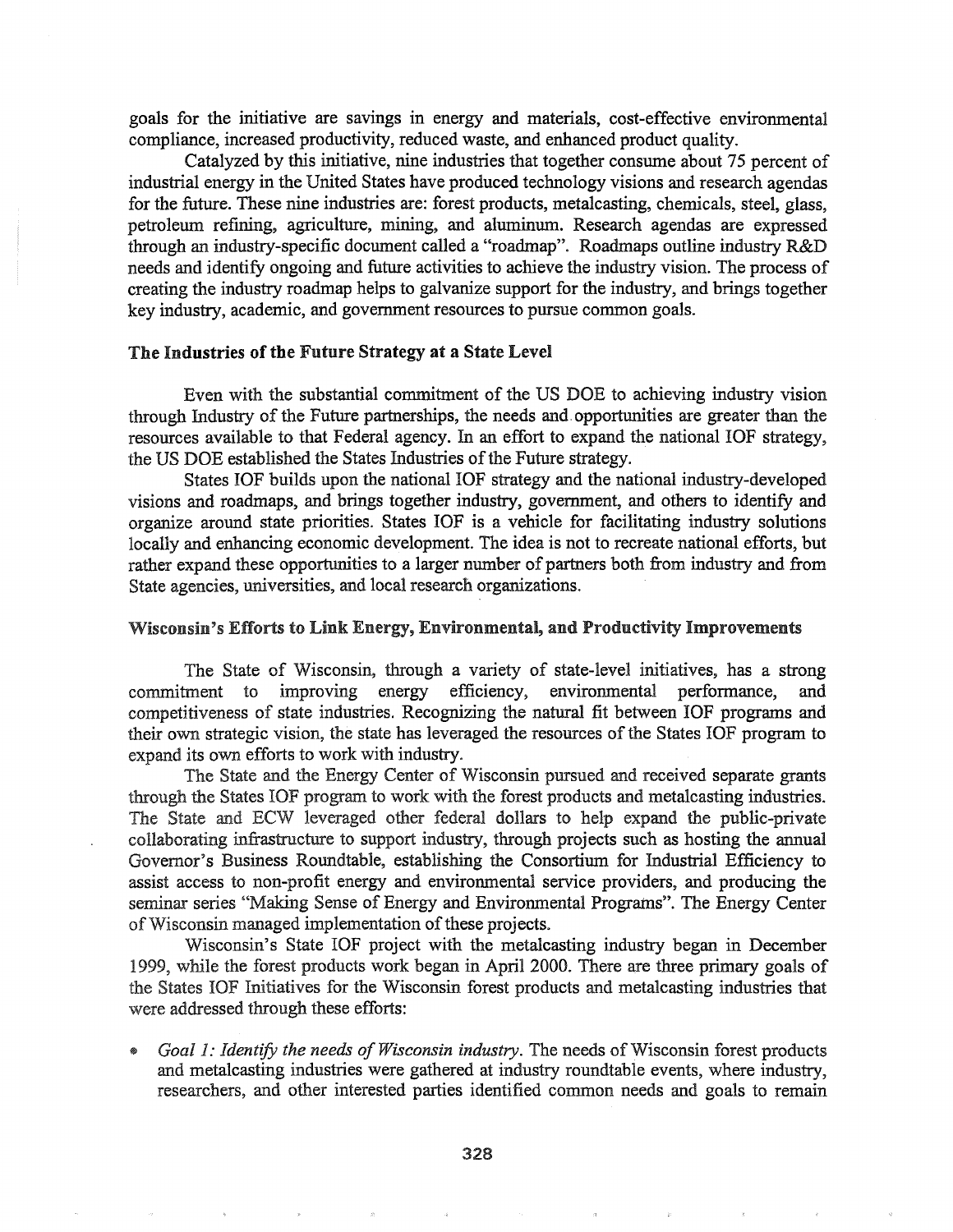competitive and viable into the year 2020. The resulting products of those efforts<sup>2</sup>, the Wisconsin Paper Industry Roadmap and the Wisconsin Metalcasting Roadmap, list industry needs and identify R&D, demonstration, and other activities to address those needs.. Although the Wisconsin roadmaps parallel the national roadmaps, they also identify unique needs of Wisconsin industry that must be addressed to insure each industry's long-term viability. As additional funding becomes available, Wisconsin intends to expand the roadmapping process to include other industries..

- *Goal* 2.· *Facilitate technical and financial partnerships between industry, government, and researchers who seek to implement projects.* The Wisconsin metalcasting and forest products industries have a strong infrastructure in the state from which to conduct R&D and create partnerships. Several needs identified in the Wisconsin roadmaps already have related R&D projects ongoing at the state or national level. What was needed were ideas and strategies to maximize the potential of this infrastructure to deliver solutions to state industry. Through public benefits funding, industry contributions, continuing US DOE support, and other resources, Wisconsin is exploring several options for expanding partnership activities and delivering the IOF visions.
- *Goal* 3&· *Identify resources to address these needs, and help make them accessible to project implementation teams..* There are many resources available to assist the Wisconsin forest products industry. The difficulty is in knowing where they specialize and how to contact them. Resource resources guides were compiled and provided to roundtable participants and other parties.

This paper discusses the Forest Products effort in detail, and then highlights the successes of the metalcasting project.

## Working with the Wisconsin Forest Products Industry

Wisconsin has led the nation in papermaking for over 43 years. More than 4.9 million tons of paper and over 1 million tons of paperboard are produced annually. The value of shipments from Wisconsin's paper companies tops \$12.4 billion annually, while combined shipments of paper, lumber and wood products are valued at nearly \$16.8 billion. The forest products industry is the backbone of Wisconsin's economy, employing more than 102,000 people (WPC, 2000).

Recognizing the importance of the Wisconsin forest products industry, the US DOE and the Energy Center of Wisconsin provided funding for a States IOF initiative<sup>3</sup> to help Wisconsin industry implement Agenda 2020. Participation in the initiative is voluntary. The initiative is guided by a steering team including industry, research, and forest products association representatives from Wisconsin. Although the initial focus has been the Wisconsin paper industry, the initiative is anticipated to expand over time to encompass sustainable forestry, lumber, and wood products through additional funding.

 $2$  Available from the Energy Center of Wisconsin. Contact <www.ecw.org>.

<sup>&</sup>lt;sup>3</sup> This project was funded by the US DOE and the Energy Center of Wisconsin, facilitated by Oak Ridge National Lab, and managed by the Energy Center of Wisconsin, a private non-profit energy research and education organization, and ASERTII member.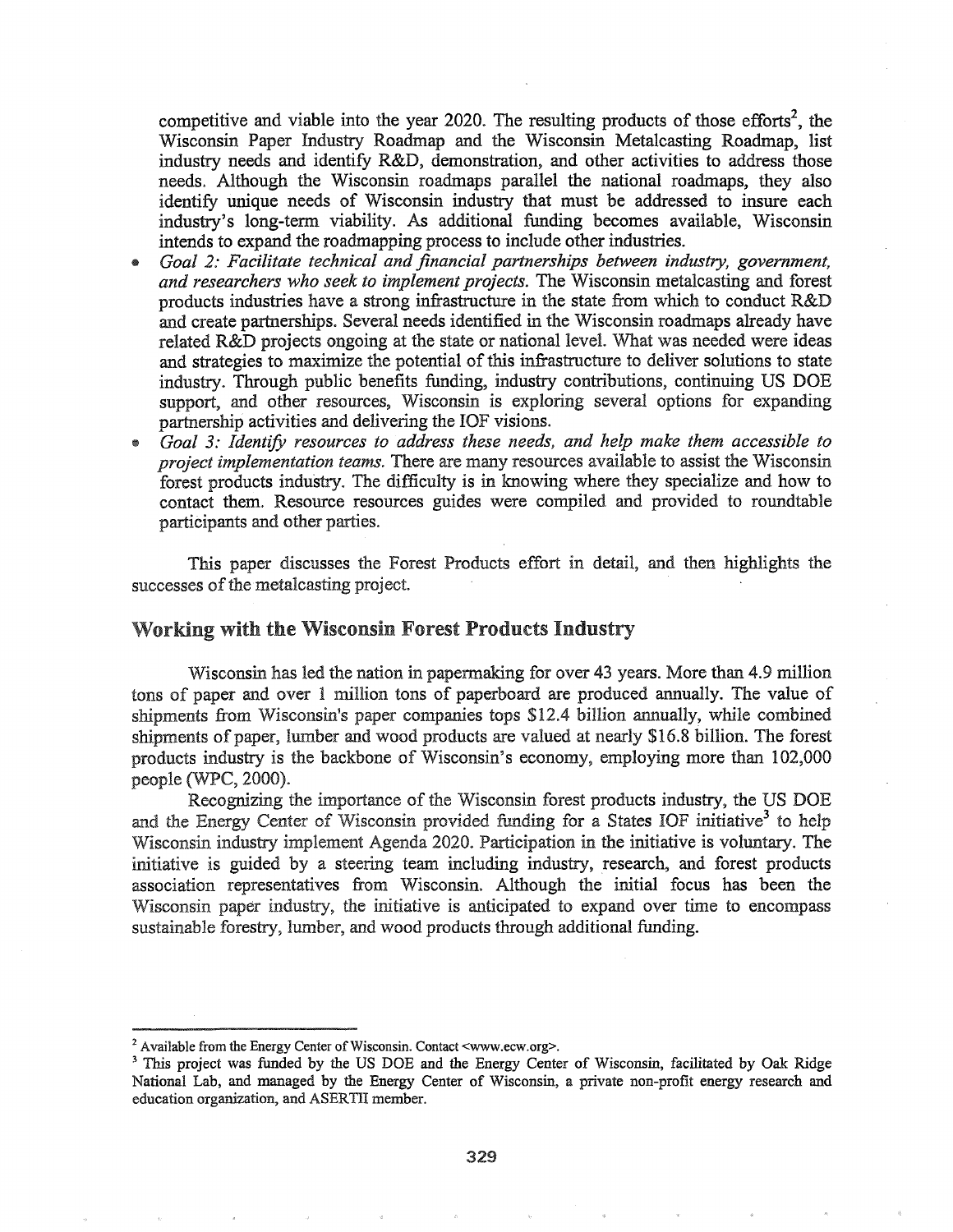#### The Wisconsin Paper Industry Roadmap

The Wisconsin Paper Industry roadmap provides the Wisconsin perspective on the needs of papermakers operating in a global market, as well as needs that are unique to the paper industry in Wisconsin. Those needs derive from targets set by the industry vision of Agenda 2020. To meet industry needs in Wisconsin, the roadmap identifies a progression of activities from R&D to delivery of solutions.

Following the approach used to create the national forest products roadmap, Agenda 2020, Wisconsin began a state-based roadmapping initiative in April 2000. The needs presented in the roadmap have been identified by papermakers, researchers, and other interested parties who volunteered their time at a forest products roundtable on October 11, 2000. Additional input was provided through a follow-up mailing to Wisconsin industry stakeholders.

A steering team led by ECW and staffed by industry volunteers designed the roundtable. The Energy Center of Wisconsin managed the project, including running the roundtable, handling event and speaker logistics, overseeing production of the follow-up report. ECW also facilitated steering team meetings, and produced event marketing brochures. The intention was to allow busy industry experts to use their time and experience where it provided the most value – setting the agenda, fine-tuning the marketing message to the target audience, recommending speakers, recruiting their colleagues, and facilitating at the event.

The October 11, 2000 roundtable was designed to meet four objectives: 1) bring into one room a good (not statistical) sample of key experts from Wisconsin industry, research organizations (public and private), and government to discuss how to make Wisconsin industry more competitive, 2) create a brainstormed list of industry needs in the areas of energy performance, environmental performance, and production issues, 3) translate needs into potential R&D and demonstration projects, and 4) describe the technical and financial resources available to encourage fonnation of collaborative teams that will implement projects.

With administrative help from ECW, steering team members and local industry associations promoted the event by sending brochures to their colleagues under a personal cover letter or delivering them in-person. This attracted plant managers, R&D staff and directors, and environmental and energy managers. The roundtable drew 39 participants: 15 from 9 different papermakers, 16 from public and private R&D organizations, and 8 from Wisconsin and Federal industrial programs.

The actual "roadmapping" process worked as follows: Participants at the roundtable first received context on national research priorities and the IOF strategy. Afterwards, they each wrote down their list of paper industry needs in a silent session, and then broke into three groups - Energy, Environment, and Production - for facilitated discussion of key issues faced by their industry<sup>4</sup>. Individuals presented their needs, and, as a group, discussed them, categorized and refmed them, and reached agreement on key topics, for report back to the larger group. The full group received an overview of the technical and financial resources

<sup>4</sup> Chris Arenas of Sedona Consulting was the professional facilitator hired for this event, and he conducted the overall facilitation for the session and advised in its design. The challenge was fitting a process that Chris advises should take two days into the half-day that was available. The breakout groups were facilitated by steering team members who were industry experts on the issues. The combination allowed for insider/outsider control of groups on a task which needed a combination of focus and creativity.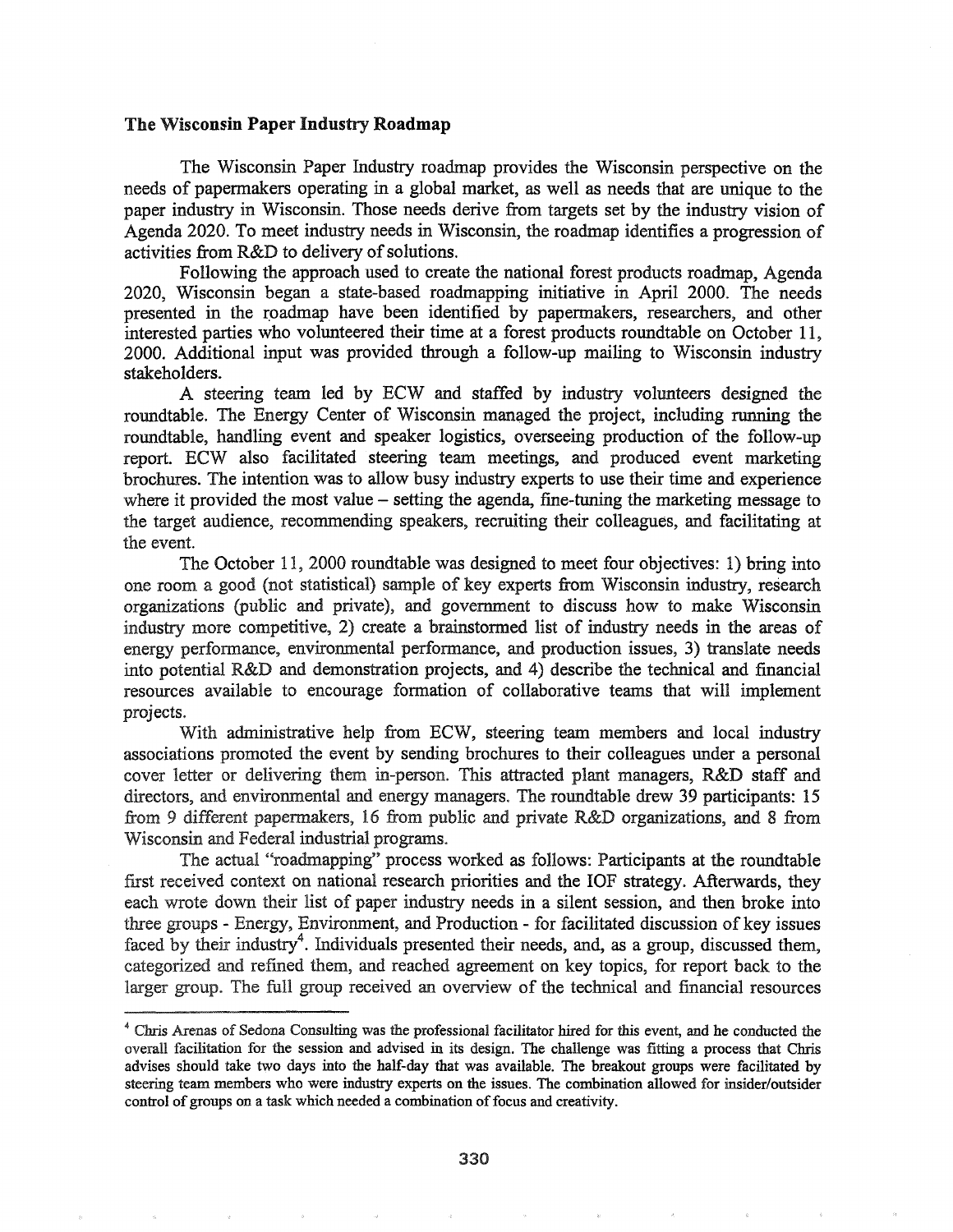available to implement these projects, and were encouraged to form project teams. Results were summarized by ECW in a draft Wisconsin Paper Industry roadmap that was sent back out to industry for review and revision.

Within the three focus areas, roundtable participants identified 8 to 12 categories of needs, which are shown in Table 1. Any number of specific needs may be associated with each category. Roundtable participants and follow-up reviewers identified 2 to 13 needs within each category, as also indicated in Table 1.

| 1. Energy                                                     |                 | 2. Environmental                                  |                | 3. Production                                                     |                         |
|---------------------------------------------------------------|-----------------|---------------------------------------------------|----------------|-------------------------------------------------------------------|-------------------------|
| Category                                                      | <b>Needs</b>    | Category                                          | <b>Needs</b>   | Category                                                          | <b>Needs</b>            |
| 1.1 Process                                                   | $\overline{13}$ | 2.1 Process Pollution<br>Prevention               | $\overline{3}$ | 3.1 Workforce,<br>Education,<br>Training                          | $\overline{2}$          |
| 1.2 Heat Recovery<br>and Low Grade<br><b>Heat Utilization</b> | $\overline{2}$  | 2.2 Solid Waste                                   | $\mathbf{11}$  | 3.2 Process Water                                                 | 4                       |
| 1.3 Cogeneration                                              | 4               | 2.3 Water Reuse                                   | 7              | 3.3 Recycle Pulp                                                  | 4                       |
| 1.4 Biomass                                                   | 5               | 2.4 Fiber Supplies and<br>Minimizing Fiber<br>Use | 10             | 3.4 Capital<br>Improvement and<br>Process<br><b>Effectiveness</b> | 6                       |
| 1.5 Policy and Pricing                                        | 5               | 2.5 Recycle                                       | 5              | 3.5 Fiber Raw<br>Materials                                        | 3                       |
| 1.6 Education                                                 | $\overline{A}$  | 2.6 Waste Water                                   | 8              | 3.6 Pulping                                                       | $\overline{3}$          |
| 1.7 Energy Markets                                            | 4               | 2.7 Regulatory                                    | 12             | 3.7 Marketing and<br><b>Public Relations</b>                      | $\overline{\mathbf{3}}$ |
| 1.8 Alternative and<br>Renewable Fuels                        | 4               | 2.8 Public Relations/<br>Communications           | $\overline{3}$ | 3.8 Paper Production                                              | $\overline{2}$          |
| 1.9 Coal                                                      | $\overline{2}$  | 2.9 Hazardous Air<br>Pollutants                   | $\overline{3}$ |                                                                   |                         |
| 1.10 Fiber Sources                                            | $\overline{3}$  | 2.10 Odor Reduction                               | 3              |                                                                   |                         |
| 1.11 General                                                  | $\overline{3}$  |                                                   |                |                                                                   |                         |
| 1.12 Miscellaneous                                            | 6               |                                                   |                |                                                                   |                         |
| TOTAL:                                                        | 55              | <b>TOTAL:</b>                                     | 65             | TOTAL:                                                            | 27                      |

Table 1. Categories of Wisconsin Paper Industry Needs Within the Focus Areas

Table 1 was expanded into three tables (Energy, Environmental, Production) with three columns each, to create the full roadmap. The first column in each table lists all the specific needs identified by roundtable participants and roadmap reviewers. Some of the need statements were noted as priorities by roundtable participants. The second column in each table identifies R&D, demonstration, or other activities to respond to each need statement. The third column characterizes the status of the responsive activity within the research pathway. The status is expressed by categories, described in Table 2: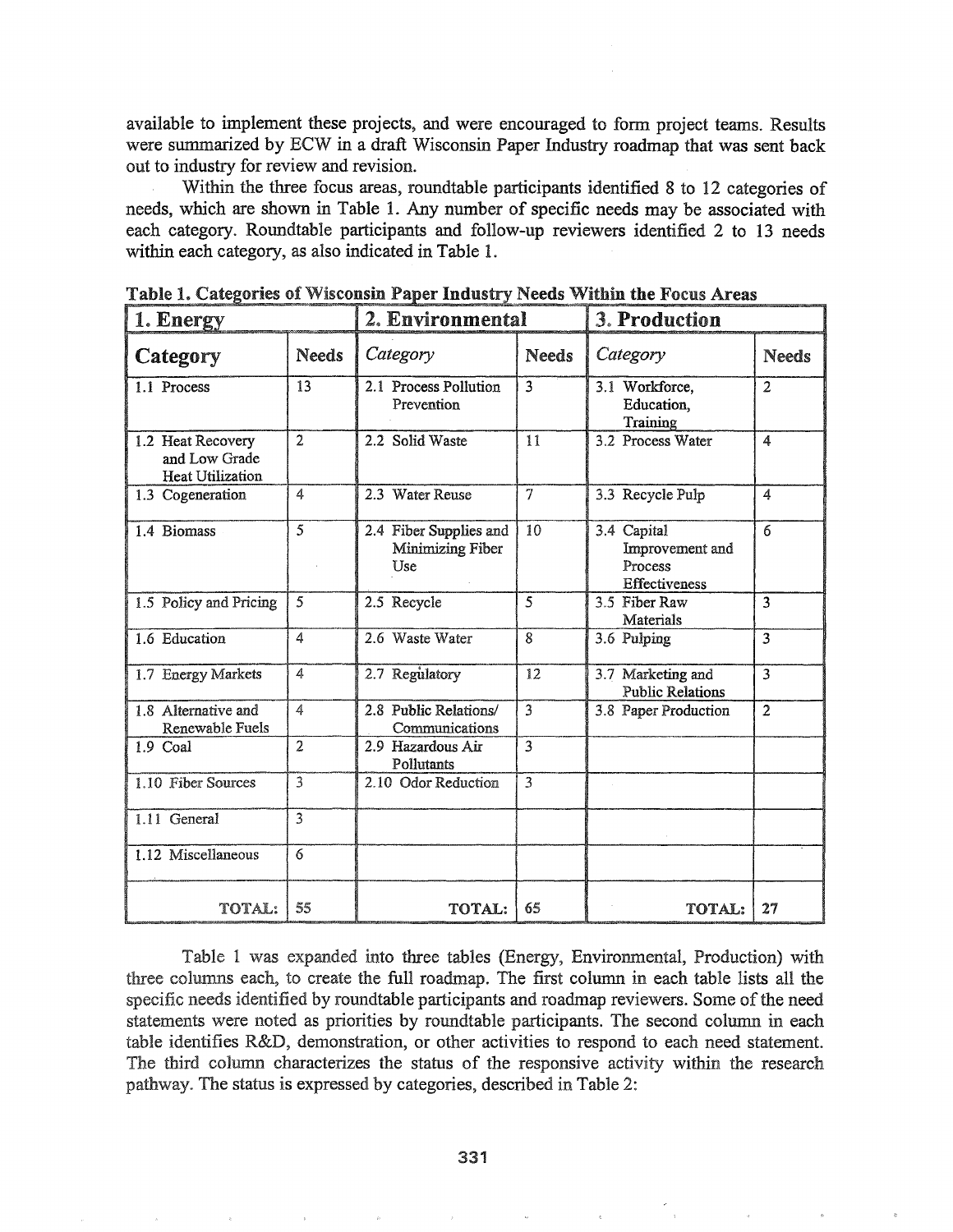| Abbreviation | <b>Status of Activity</b>                                                |
|--------------|--------------------------------------------------------------------------|
| Concept      | Concept stage, including proposed ideas and theories. The next step      |
|              | could be R&D or demonstration.                                           |
| LT R&D       | Longer-term R&D effort, includes medium and long term R&D over 3         |
|              | years to demonstration stage.                                            |
| STR&D        | Short-term R&D effort within 3 years to a demonstration stage.           |
| Demo         | Demonstration projects, including pre-commercial trials at host          |
|              | mills/companies.                                                         |
| Bus. Dev.    | Business development, including evaluate demonstration results, refine   |
|              | product or service, establish technical performance, business planning,  |
|              | and commercialization. Also includes market assessments and other        |
|              | studies.                                                                 |
| Deliver      | Deliver the solutions, including outreach such as showcase events, case  |
|              | studies, workshops, training, and fact sheets; technical assistance; and |
|              | financial assistance to spur implementation.                             |

Table 2. The Status of the Activity Within the Roadmap

An example of an Energy Performance need statement under the Process category is "Improved and energy efficient process for mechanical pulping". One responsive activity is "Biopulping", the use of lignin degrading fungi to soften wood chips prior to mechanical pulping. The status of Biopulping is "Business Development". Recently, Biopulping International of Madison, Wisconsin received a \$200,000 grant from DOE's Invention  $&$ Innovations program which funds projects in that stage of development. That project is titled "Development and Commercialization of Biopulping".

The Wisconsin Forest Products Roundtable was evaluated through post-seminar evaluation fonns, and received generally positive feedback from 23 of 39 attendees who completed the form. Of note, 78% left feeling that their company would benefit from future involvement in Agenda 2020 activities. Also, 83% said they will inform others in their company about the issues discussed at the roundtable, and 74% said they would participate jn a follow-up roundtable.

The largest and most prominent complaint was that about 40% felt that there was not enough time for group discussion of needs and next steps. Attendees spent 2 to 2.5 hours brainstorming and discussing their list of needs, and many worked through lunch. It is a lesson learned in that once the group does get engaged on the issues, they need to feel that they've had sufficient time to discuss them to their satisfaction..

In summary, the roadmapping approach began with industry considering their vision and then identifying their needs to meet that vision. Those needs are then addressed by creating and following a strategic plan, or roadmap, which identifies a logical progression of activities from  $R&D$  to delivery of the technology at industry facilities. Other than the project champions, no assistance program, agency, or funding partner is likely to stay engaged in the effort at every stage of the pathway. The roadmap is expected to be useful for communicating the status of an activity to arrange partnerships and ensure a smooth transition at each step of the process to delivery.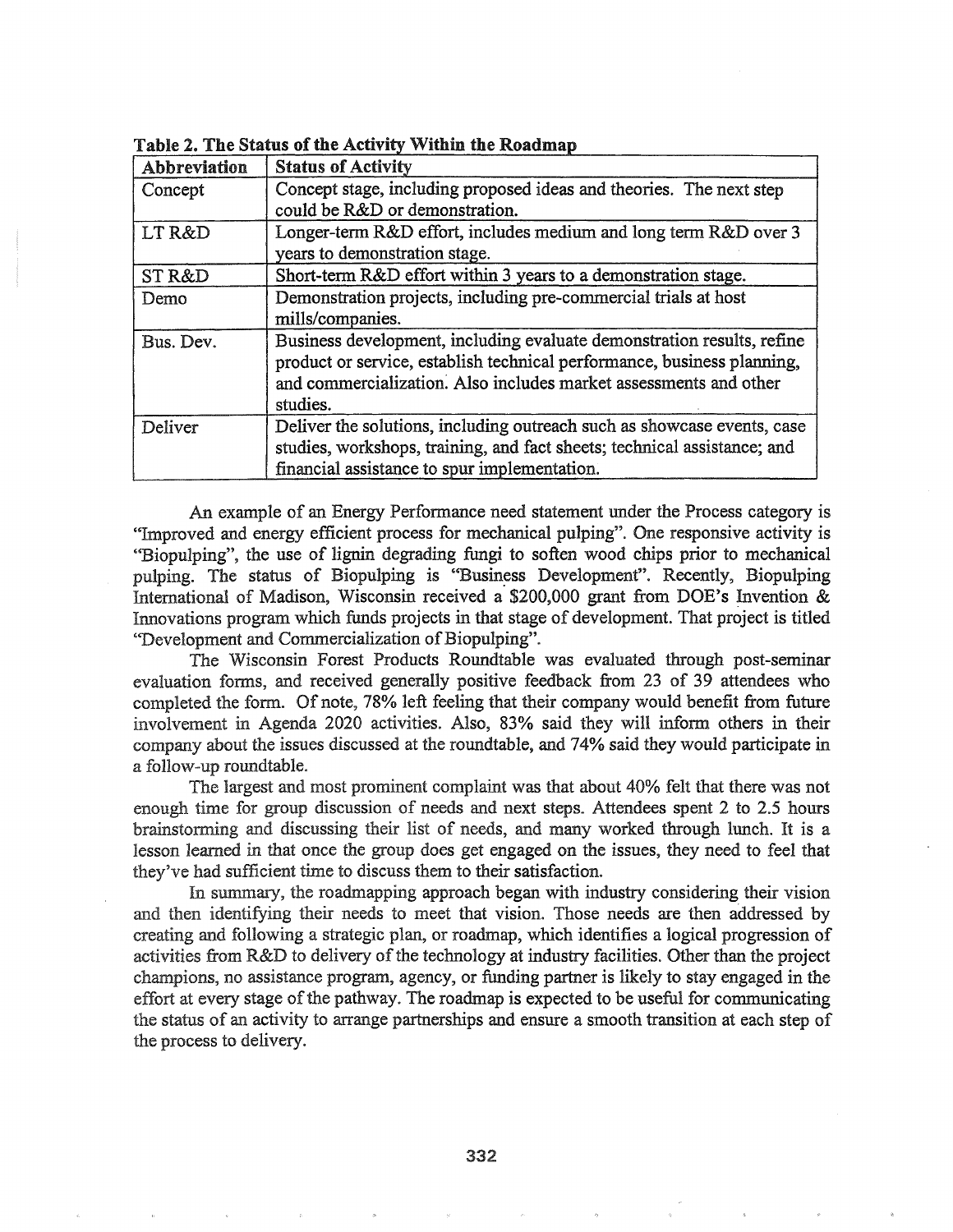# Working with the Wisconsin Metalcasting Industry

In December of 1999, the Wisconsin Metalcasting Roadmap Initiative was started. This initiative is funded by the US DOE and the Wisconsin Department of Administration's Focus on Energy Program, and managed by the Energy Center of Wisconsin<sup>5</sup>. The initial goal of the initiative was to develop a Wisconsin Metalcasting Roadmap that builds on the National Roadmap. It would identify specific needs of Wisconsin metalcasters.

Wisconsin has approximately 235 metalcasters in the state, forming a microcosm of the national metalcasting industry.. As an initial step, the Energy Center of Wisconsin interviewed fourteen metalcasters from a variety of firms (size and type) to find out their views on many issues facing the industry..

At the first Wisconsin Metalcasting roundtable on June 1, 2000, fifty-nine Wisconsin metalcasters, representatives from their associations, and allies attended. The breakout of industry attendees is shown in Table 3. They were facilitated by ECW, Chris Arenas, Pradeep Rohatgi (professor in metals at the University of Wisconsin-Milwaukee), and industry steering members. Together, they identified 375 needs of Wisconsin metalcasters to remain competitive and viable into the year 2020. The list was consolidated down to about  $150$  needs.

The resulting product of that effort, the Wisconsin Metalcasting Roadmap, identifies those needs along with recent or ongoing research and demonstrations that addresses those needs, is now available from

# Roundtable Table 3. Metalcasting Industry Attendees at the June 1, 2000 Wisconsin Metalcasting

43 were metalcasters

15 gray and ductile iron

10 steel

7 aluminum foundries

11 copper foundries

5 die casters

2 investment casters

2 non ferrous non-aluminum or copper foundries

(numbers add to more than 43 due to multiple operations in one foundry)

9 were metal casting suppliers

3 were government representatives involved with metalcasting programs

2 were from metalcasting trade associations

2 were from University and High School metalcasting programs

On September 14, 2000 Wisconsin metalcasters met a second time to 1) learn of resources available to help them address their needs and 2) to form action teams to address these priority needs. The U.S. DOE  $-$  Office of Industrial Technologies, Wisconsin Department of Administration, Wisconsin Department of Natural Resources, Wisconsin Manufacturing Extension Partnership, Milwaukee Industrial Assessment Center, and the Energy Center of Wisconsin presented resources currently available to Wisconsin

 $<sup>5</sup>$  Doug Presny, now with SAIC and formerly with ECW, managed the metalcasting initiative. Doug deserves considerable</sup> credit for his contributions to the fonnat and approach followed in these roundtable events.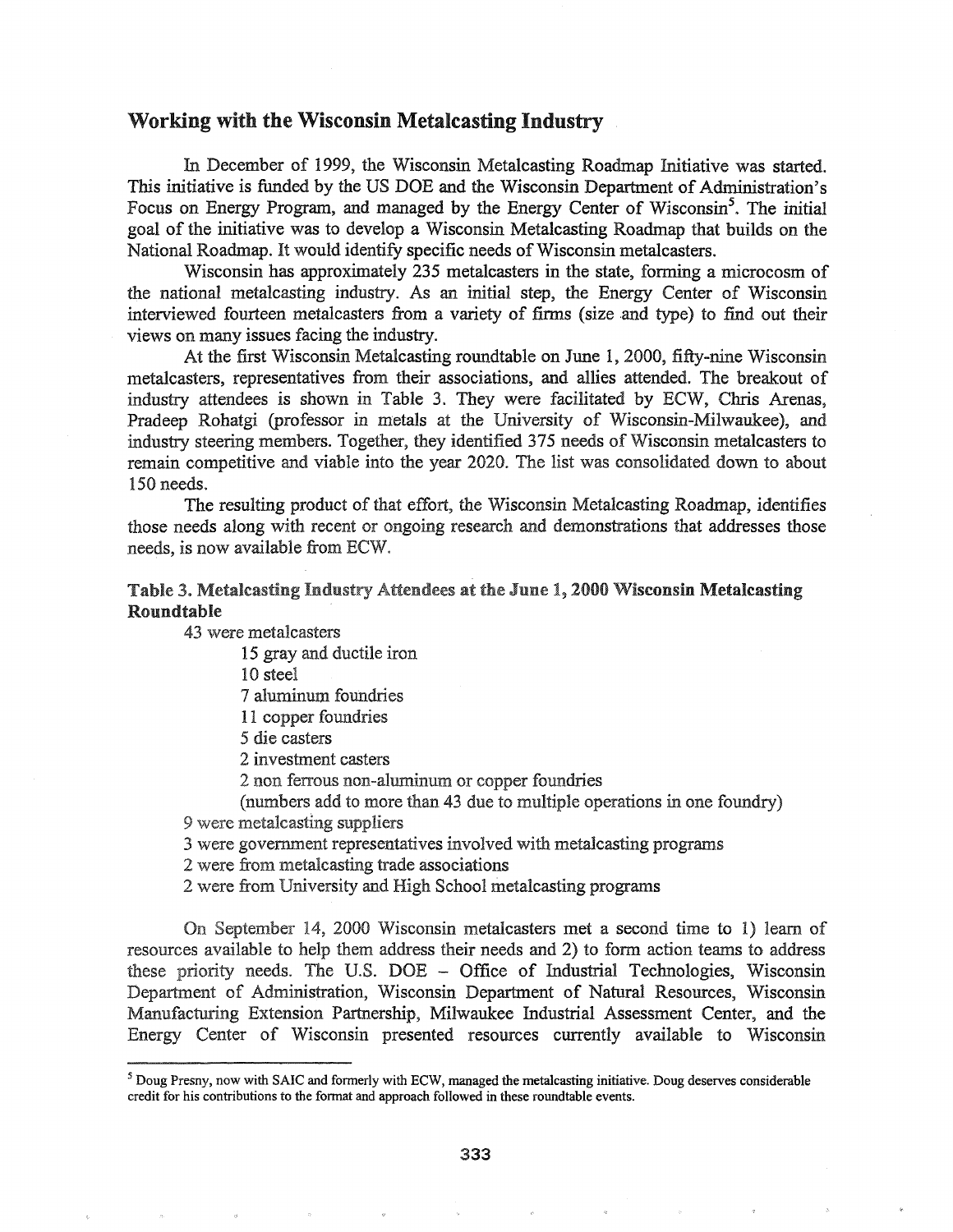metalcasters. Additional resources are identified in the Consortium for Industrial Efficiency document: "A Resource Guide for Wisconsin Industries", available online from <www.ecw.org>.

Wisconsin metalcasters and other interested parties formed 14 action teams within 5 broad categories to address the following priority needs:

- 1. Manufacturing
	- Improve efficiency of small run production
	- Reduce cost of heat treating
	- Process flow improvement
- 2.. Human Resources
	- Attract and retain skilled labor
	- Attract and retain unskilled labor
	- Labor supply
- 3.. Energy
	- Supply reliability, education and strategy development, and energy cost and cost predictability
- 4. Environmental
	- Regulation permitting
	- Use and reuse of foundry waste
- 5. Materials Technology
	- Cost effective composites
	- Develop improved cast iron alloys
	- .. Develop alloys free from toxic materials
	- Develop metal matrix composites
	- Understanding filling/solidification characteristics to increase yield of cast iron, aluminum, and steel alloys

Three of the action teams have seen strong interest from industry and outside funding sources - the foundry sand re-use action team, supply reliability, and the cost-effective composites action team.

# Delivering the Industry Vision: Next Steps

Delivering the vision of statewide industry roadmaps requires advancing beyond successful R&D to achieve adoption of technologies by industry. The path from vision to R&D to delivering technologies through an Industries of the Future strategy can be summarized as follows:

- 1. Set the industry vision (IOF 2020 vision documents)
- 2. Identify industry needs and activities to achieve the vision (technology roadmaps)
- Concept stage, including proposed ideas and theories. The next step could be R&D or demonstration..
- 4.. Longer-term R&D efforts, includes medium and long term R&D needing over 3 years to reach a demonstration stage..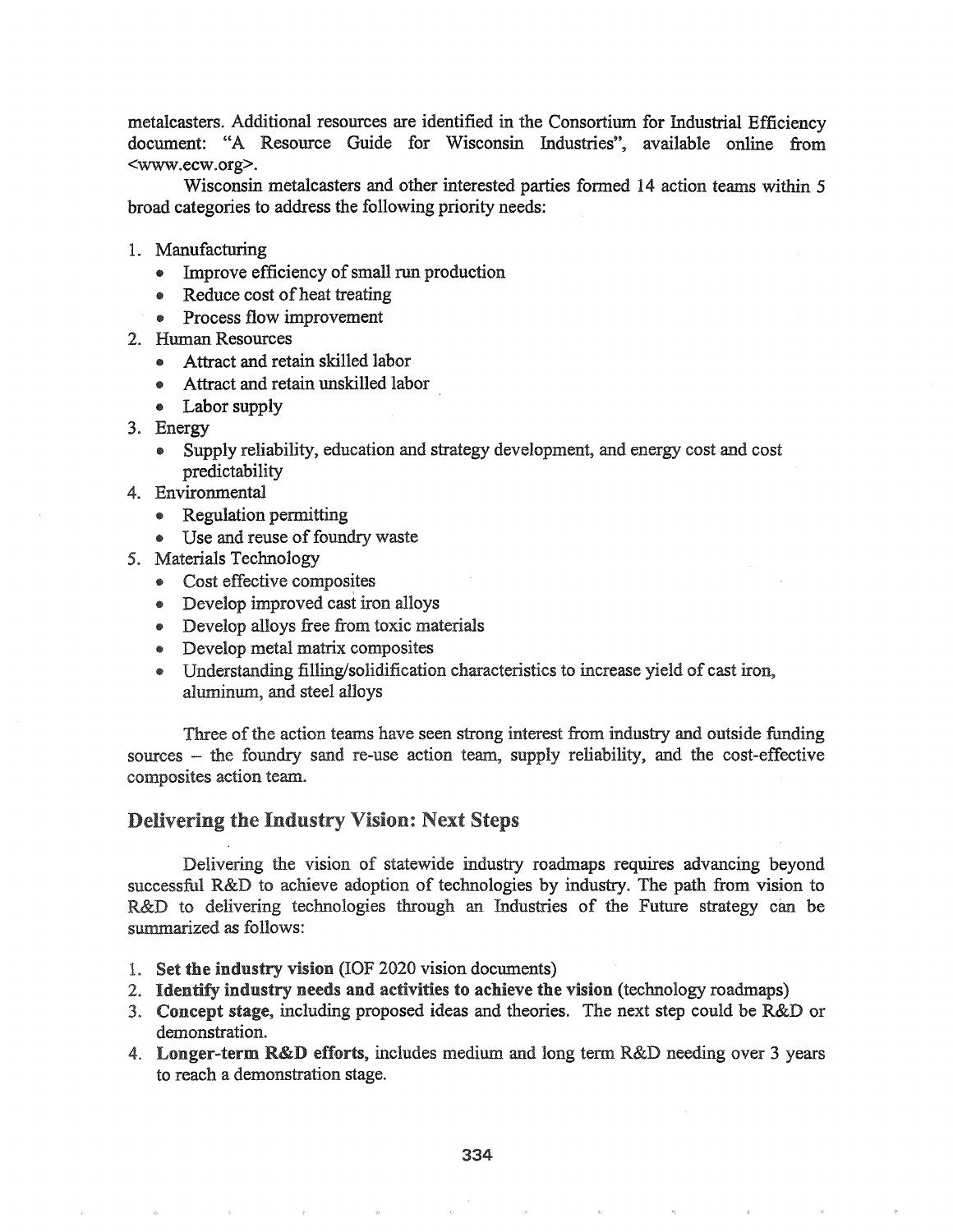- 5. Short-term R&D efforts within 3 years to a demonstration stage.
- 6. Demonstration projects, including pre-commercial trials at host mills/companies.
- 7. Business development, including evaluate demonstration results, refine product or service, establish technical performance, business planning, and commercialization. Also includes market assessments and other studies.
- 8. Deliver the solutions, including outreach such as showcase events, seminars, training, and fact sheets; technical assistance; and financial assistance to spur implementation.

To achieve adoption of technology by industry, some lessons have been learned in the national Industries of the Future effort<sup>6</sup>:

- Early clarity of your missions and goals
- Define work focus
- Identify stakeholders and develop means to engage them
- $\bullet$  This is a partnership engage all necessary partners. Suppliers are engaged.
- @ Focus on highest impact areas
- Shifted from longer-term fundamental research to home-run opportunities
- Requires substantial time commitment
- Don't underestimate the difficulty in funding
- ® Industry needs to support recommended projects
- @ Host mills/companies needed for technology demonstrations
- Need effective review process
- @ Understand "funding cycle" and "graduate student" cycle
- Measurable criteria to determine success

are the approaches being explored, and current progress. The Wisconsin metalcasting and forest products industries have strong infrastructures in the state from which to conduct R&D and create partnerships. What is needed are ideas infrastructure to deliver projects. Following

### Wisconsin Focus on Energy Program -Major Markets: Program for Energy Intensive **Industries**

The utilities in Wisconsin will transition their energy efficiency and renewables programs over the next 3 years to a statewide public benefits program titled Wisconsin Focus on Energy, overseen by the Wisconsin Department of Administration. The Major Markets portion of this program will target large commercial and industrial businesses, schools, production agriculture, and water.

The DOA has awarded a contract to the Milwaukee School of Engineering to administer this program on behalf of the State. The Major Markets program is funded at an estimated \$10,133,961 to \$15,200,941 in 2001; an estimated \$13,169,175 to \$19,753,762 in 2002 and an estimated \$19,671,812 to \$29,507,718 in 2003. The statewide program initiated final planning in April 2001 prior to roll-out in Summer 2001.

<sup>6</sup> Presentation by Dan Sjolseth, Weyerhaeuser, Wisconsin Forest Products Roundtable, October 11, 2000, Appleton Wisconsin.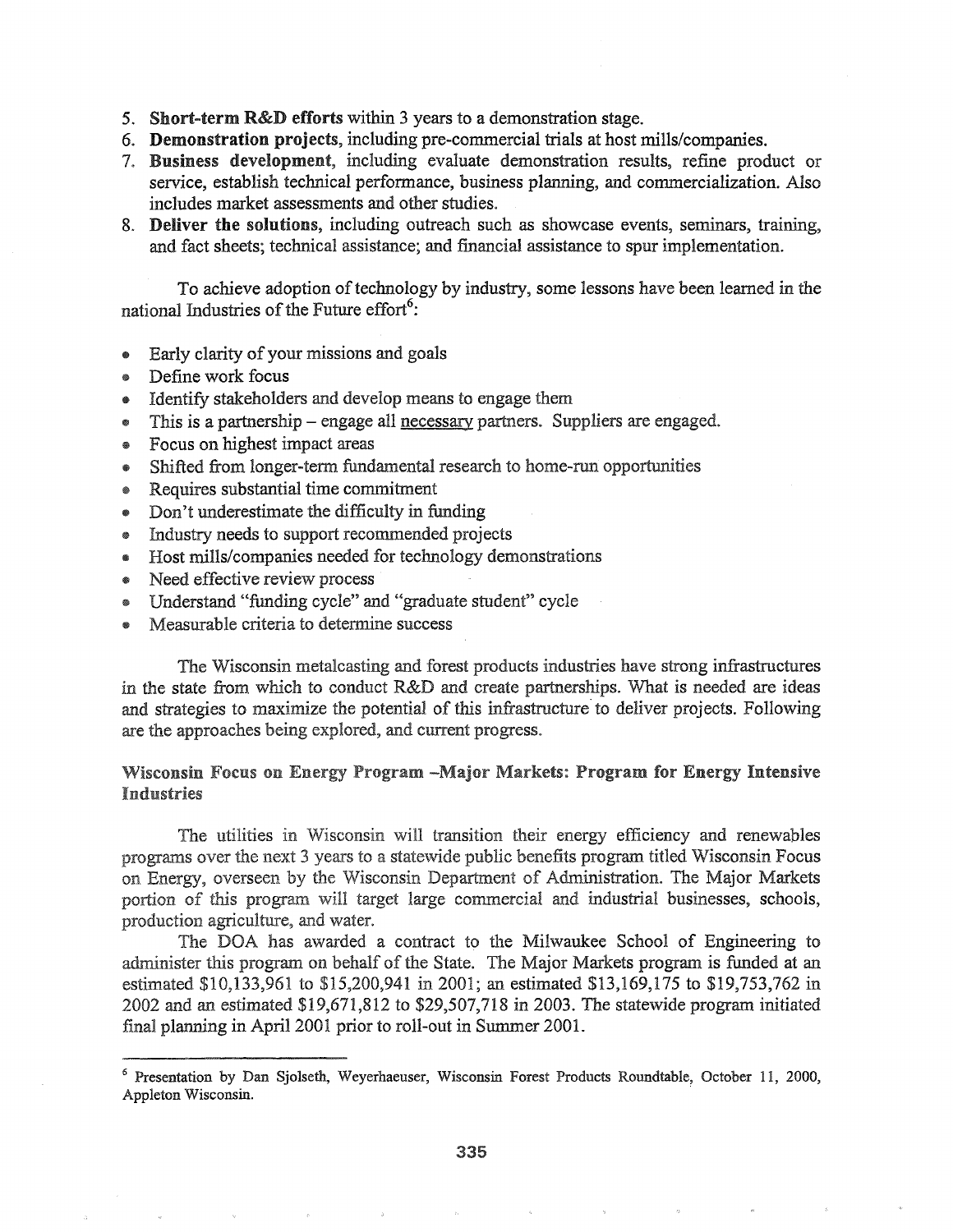The DOA outlines what is expected from programs targeting energy intensive industries within the Major Markets area:

#### *Wisconsin Focus on Energy Program* - *Major Markets RFP (excerpt):*

*liThe program must research, develop and deliver advanced energy efficiency, renewable energy and pollution prevention technologies to industrial customers.* "

The emphasis on partnerships, similar to DOE's IOF strategy, has been echoed by the DOA in their request to administrators of the public benefits program:

*Wisconsin Focus on Energy Program* - *Major Markets RFP (excerpt):* <sup>H</sup> •••*a targeted, state-wide approach that creates partnerships among industry," trade groups; government,· supporting laboratories; universities; and non-governmental organizations. "*

With the addition of state assistance for projects under the state public benefits charge, the state roadmaps – and the awareness and consensus building process that created them, will serve as a planning tool for generating partnerships to implement the projects. Implementation will expand as the public benefits dollars are released in 2001.

#### Action Teams Focused on an Industry Need

Starting with highest priority needs identified by Wisconsin industry in the roadmap, form action teams led by an "industry insider" to champion the implementation process. The implementation process includes identifying the industry need, clarifying the project mission and goals, defining the work focus, identifying stakeholders and the means to engage them, coordinating funding, and committing the time to facilitate ongoing meetings.

The metalcasters established 14 action teams at their September 14, 2000 roundtable. Two of the action teams have seen early success - the foundry sand re-use action team, and the cost-effective composites action team.

#### **List-Serve to Announce Opportunities**

A list-serve would send email or hard copy announcements of funding and project partnership opportunities to subscribers. List-serves for Federal grant solicitations are common. This service would include Federal and State opportunities, and focus on the appropriate Wisconsin industry.

The Division of Energy sends Federal solicitation announcements to the 39 resource contacts of the Consortium for Industrial Efficiency.

#### Web-Based Clearinghouse

A primary function of the web site would be to facilitate partnerships between industry, research, and potential project stakeholders by providing a central listing place for opportunities. The site would list industry needs, provide description and contact information for relevant R&D and demonstration projects, and list funding opportunities. It could serve as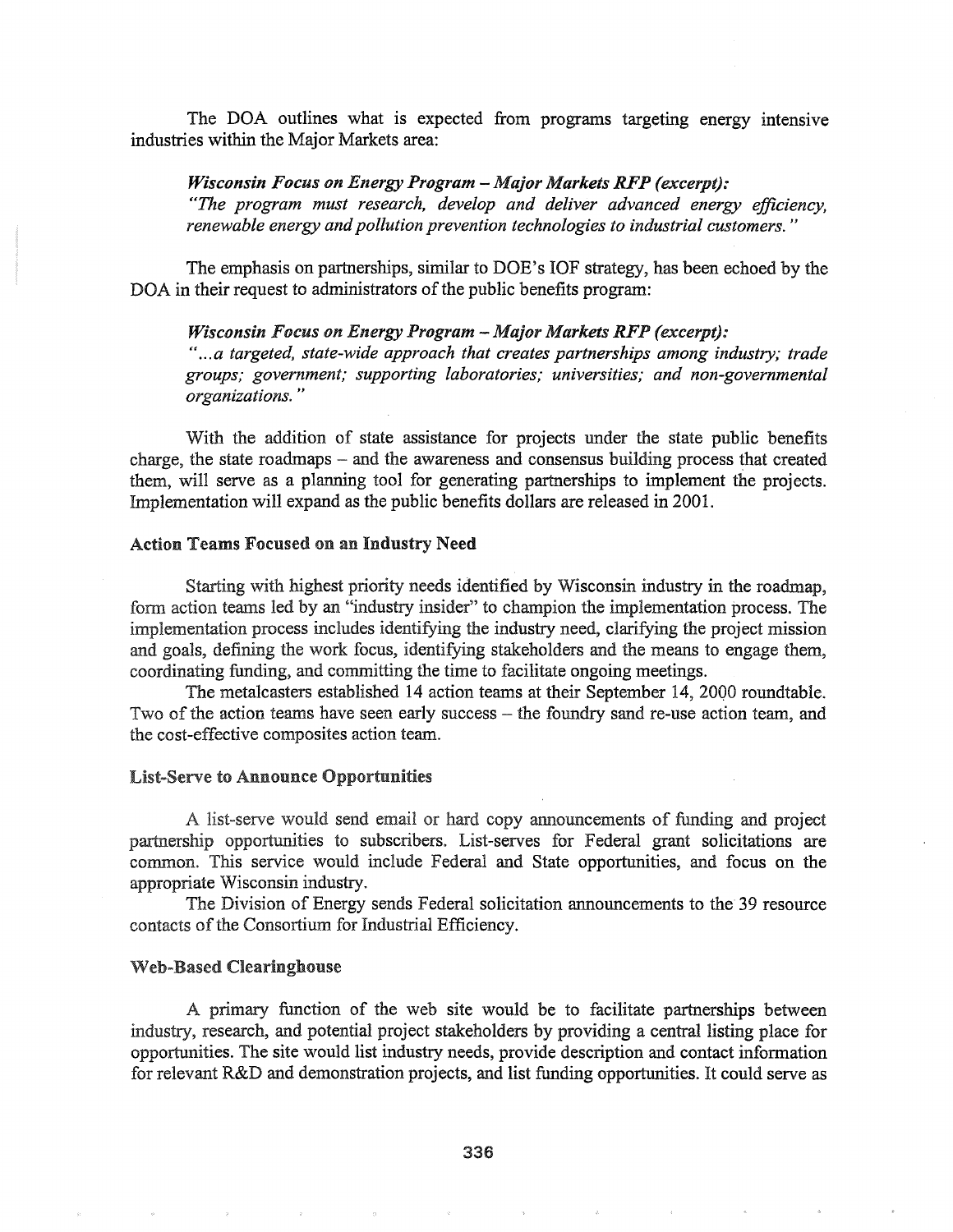a recruitment tool for existing partnerships looking for additional funding, or demonstration sites. Another function of the web site would be to function as an information clearinghouse, with links to relevant organizations and resources. The information listings would serve as an aid for parties wishing to undertake their own search for a collaborating partner.

An Information Clearinghouse is under development at the Energy Center of Wisconsin.

#### Wisconsin Industry Technology Transfer Offices

Experience in Wisconsin and other states indicates that Industry ofthe Future projects are more likely to succeed when an "industry insider" can champion the implementation process (BCS, 2001). The implementation process includes identifying the industry need, clarifying the project mission and goals, defining the work focus, identifying stakeholders and the means to engage them, coordinating funding, and committing the time to facilitate ongoing meetings. This project champion must have credibility and contacts with state industry and the research community.

One option for establishing a champion to focus on Industry of the Future projects in Wisconsin would be to establish a "forest products technology transfer office", and a similar office for metalcasters. Technology transfer offices have been tried in other states, and are an option that will be considered as part of the Wisconsin public benefits program.

Using potential funding from the public benefits program, and matched with other sources, the Major Markets Administrator could work with industry stakeholders to develop a proposal to establish Wisconsin Technology Transfer Offices. The proposal would need to address the mission, goals, major activity areas, funding strategy, and operating structure, reflecting research on existing successful models. The proposal would be presented to industry and other stakeholders to get their input.

Initially, this could be a full-time or near full-time position, established in affiliation with a university or lab, which would leverage the substantial resources and expertise available at those institutions. Stakeholders and funding partners would be recruited from industry, government, universities, and other interested parties.

The Technology Transfer Office would not need to own laboratory space or conduct research directly, but could rely on the resources of its stakeholders and the existing forest products research infrastructure. These resources are located within Wisconsin (e.g. USDA Forest Products Lab) and throughout the nation. The Technology Transfer Office would be a facilitator with industry expertise, capable of matching needs with R&D resources, and engaging the necessary parties to get projects implemented. Information transfer and outreach would be an essential role of the office.

#### **Partnership-Building Events**

Under a grant from the US DOE and through a contract with ECW, the Wisconsin Division of Energy offers a seminar called "Making Sense of Energy and Environmental Programs to Assist Wisconsin Industry". "Making Sense", offered twice in 2001 and three times in 2002, IS a half-day event to connect industry leaders with many different government, utility, and private programs that can help improve industrial efficiency. The format involves bringing in half a dozen speakers to provide a brief, 15 minute